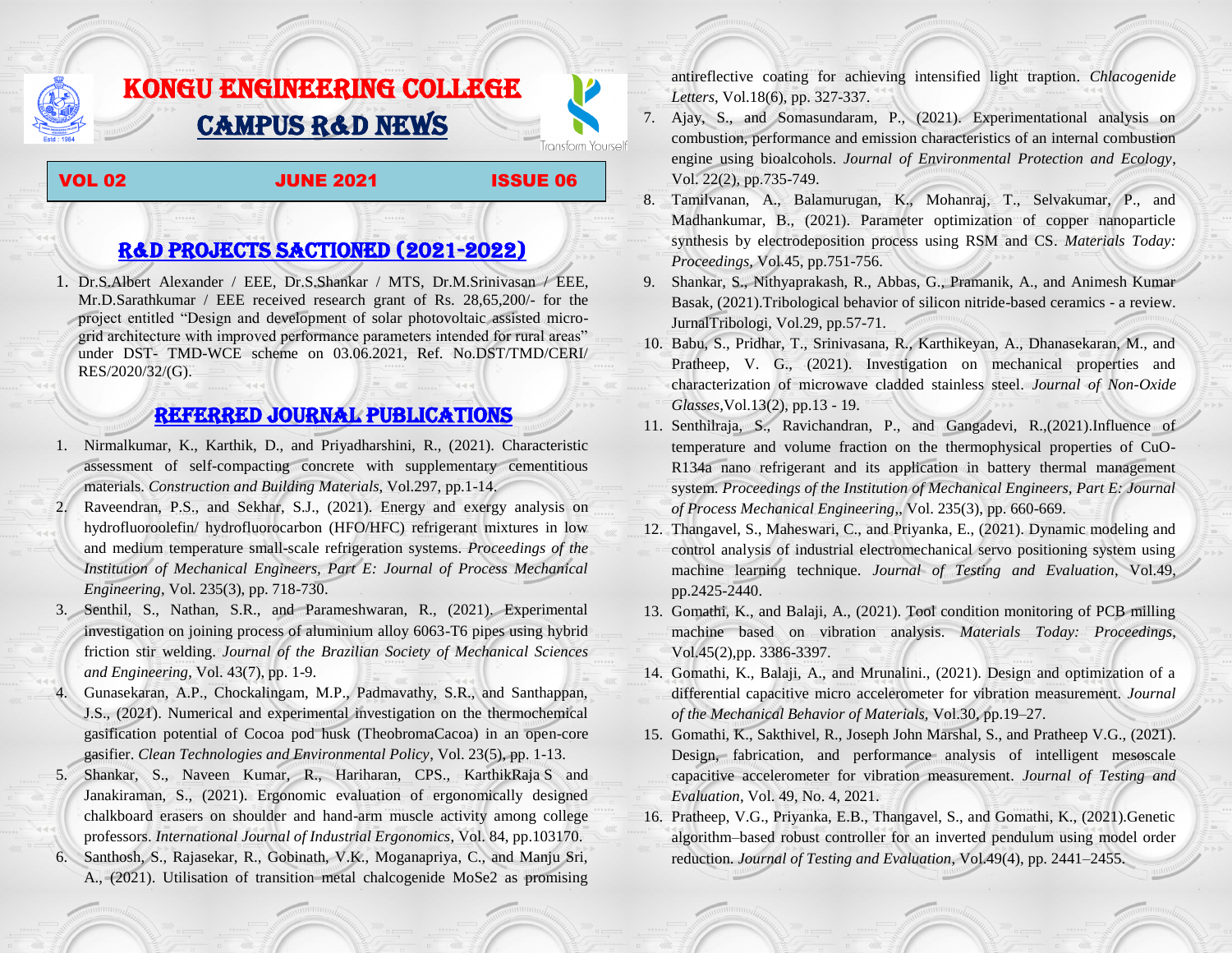- 17. Glivin, G., Kalaiselvan, N., Mariappan, V., Premalatha, M., Murugan, P.C., and Sekhar, J., (2021). Conversion of biowaste to biogas: A review of current status on techno-economic challenges, policies, technologies and mitigation to environmental impacts. *Fuel*, Vol.302, p.121153.
- 18. Prasad, G.A., Murugan, P.C., Wincy, W.B., and Sekhar, S.J., (2021). Response Surface Methodology to predict the performance and emission characteristics of gas-diesel engine working on producer gases of non-uniform calorific values. *Energy*, Article ID:121225.
- 19. Kamalesh,MS., Senthilnathan, N., Chokkalingam,B., and Mihet‐Popa, L.,(2021). Mitigation of circulating current with effective energy management in low‐power PV‐FC‐battery‐microgrid. *International Transactions on Electrical Energy Systems*, Vol.31(6), pp.1-28.
- 20. Bharatiraja, C., Lakshmikhandan, K., Kamalesh, M.S., Rajasekaran, D., and Twala, B., (2021). A Non-Isolated High-Gain DC to DC Converter Connected Multi-level Inverter for Photo-Voltaic Energy Sources. *Journal of Applied Science and Engineering,* Vol.24(3), pp.415-422.
- 21. Albert Alexander,S., Srinivasan, M., Ravi, S., Vinoth, K., Senthil Kumar, S., Gnanavel, C.,and Geetha, M.,(2021). Fuzzy Logic Control for Solar PV fed Modular Multilevel Inverter towards Marine Water Pumping Applications. *IEEE Access*, Vol.9, pp.88524-88534.
- 22. Banumathi S., Karthik T. S., Sasireka M., Kiran Ramaswamy, Vishnu J.,Yuvan M. K.,Kavin R. R.,and Sathish Kumar S. (2021). Investigation on Dielectric Properties of Press Board Coated with Epoxy Resin, Quartz, and Rice Husk Ash. *Advances in Materials Science and Engineering*, Volume 2021 |Article ID 9839770.
- 23. Umapathi, K., Sangeetha, Y., Shankar, A.N., Vidhyalakshmi, P., Ramkumar, R., Balakumar, S., and Magdalinmary, D., (2021). Computational Investigations of Fixed-Free and Fixed-Fixed Types Single-Wall Carbon Nanotube Mass Sensing Biosensor. *Advances in Materials Science and Engineering*, Vol. 2021, Article ID 3253365.
- 24. Navinkumar, T.M., Mary, A.A.M., Gokila, P.V., Saranya, A., Sasireka, M., and Naganandhini, S., (2021). Closed Loop Speed Control of Bldc Motor with Design and Modelling using Fuzzy Logic Controller. *Annals of the Romanian Society for Cell Biology*, Vol.25, pp.8056-8063.
- 25. Venkatesan, B,K., Yuvaraj, G., Seshank Aditya, G., Paramasivam, S., Yaswanth and Thirukumaran, L., (2021). Measurement and Monitoring of Water Quality using Smart Sensing in Home Water Purifier. *Grenze International Journal of Engineering and Technology*. Vol.7(1), pp.607-612.
- 26. Venkatesan, B., Yuvaraj, K., Swarga, S.R., Sumithaa, S., and Sugitha, S., (2021). Performance comparison of wavelet transforms in multimodal biomedical image fusion. *Solid State Technology*, Vol.63(3), pp.5168-5181.
- 27. Janarthanan, S., Thangatamilan, M.,and Suji Prasad, S.J., (2021). Federated Health Monitoring System*. Research Journal of Pharmacy and Technology*, Vol.14(3),pp.1438-1440.
- 28. Suresh, M., and Meenakumari, R., (2021). An improved genetic algorithm-based optimal sizing of solar photovoltaic/wind turbine generator/diesel generator/battery connected hybrid energy systems for standalone applications. *International Journal of Ambient Energy*, Vol.42(10), pp. 1136-1143.
- 29. Aurlmurugan, A., Roobiha, V.R., Narendran, G., Praneshkumar, K. and Gokul, C., (2021). A low-power True Single Phase Clock scan cell design for VLSI testing. *Materials Today: Proceedings*, Vol.45(2), pp.3153-315.
- 30. Neffati, O.S., Setiawan, R., Jayanthi, P., Vanithamani, S., Sharma, D.K., Regin, R., Mani, D. and Sengan, S., (2021). An educational tool for enhanced mobile e-Learning for technical higher education using mobile devices for augmented reality. *Microprocessors and Microsystems*, Vol.83, p.104030, pp.1-11.
- 31. Jeslet, D.S., Komarasamy, D., and Hermina, J.J., (2021). Student Result Prediction in Covid-19 Lockdown using Machine Learning Techniques. In *Journal of Physics: Conference Series*, Vol.1911(1), p.012008, pp.1-9.
- 32. Hemaswathi, S., and Malliga,S., (2021). Improved Optimal Route Utilisation in Wireless Ad Hoc Network with Log Jam Identification Algorithm. *Journal of Environmental Protection and Ecology*, Vol.22(3), pp.1270-1280.
- 33. Rajesh, R., Annadurai, C. and Nirmaladevi, K., (2021). Low power device coordination in internet of things environment using analytic hierarchy process model. *Concurrency and Computation: Practice and Experience*, Vol.33(7), pp.1-1.
- 34. Gothai, E., Natesan, P., Rajalaxmi, R.R., Vignesh, T., Srinithy, K. and Balaji, T.V., (2021). Predictive analysis in determining the dissemination of infectious disease and its severity. *IEEE 2021 5th International Conference on Computing Methodologies and Communication (ICCMC),* ISBN:978-1-6654-0360-3pp. 1556-1562.
- 35. Kanimozhiselvi, C.S. and Santhiya, S., (2021). Communication Disorder Identification from Recorded Speech using Machine Learning Assisted Mobile Application. *IEEE 2021 5th International Conference on Computing Methodologies and Communication (ICCMC*), ISBN:978-1-6654-0360- 3,pp.789-793.
- 36. Kanimozhiselvi, C.S., Kalaivani, K.S. and Abinayaa, S.K.C., (2021). An Analysis and Forecasting of Covid-19 Spread in Tamil Nadu based on Additive Model for Non-Linear Pattern*. IEEE 2021 5th International Conference on*